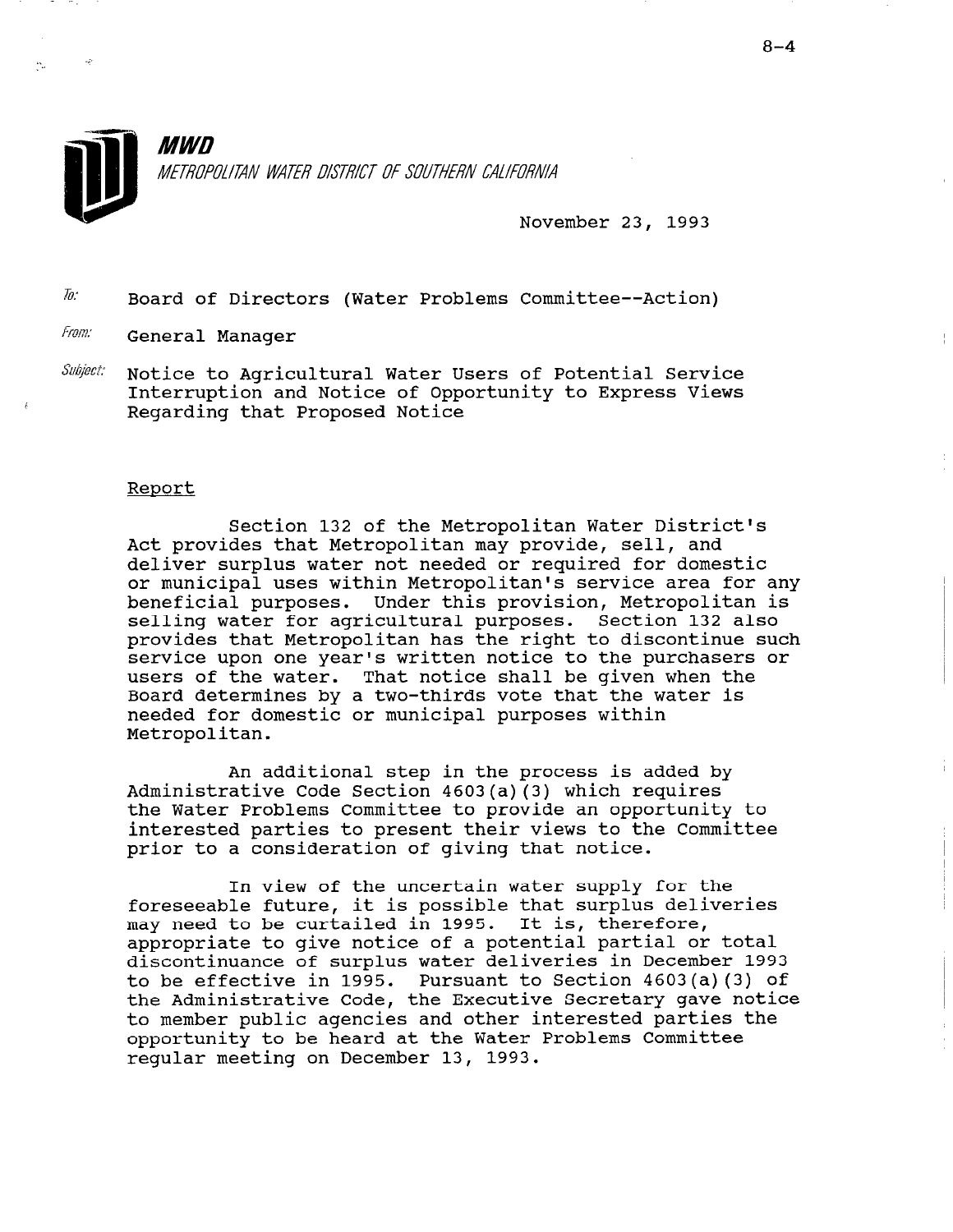$\sim 10^6$ 

This action is not subject to the California Environmental Quality Act because it cannot have an effect on the environment without future additional Board action.

## Board Committee Assignment

This letter was referred for action to:

The Water Problems Committee pursuant to Section 2480 of Metropolitan's Administrative Code granting it the authority to study, advise, and make recommendations with regard to policies regarding the sale and delivery of water for various uses.

### Recommendation

# Water Problems Committee for Action

It is recommended that the Board adopt the attached resolution directing the giving of notice of potential discontinuance of service of surplus water.

Wodraska

NT:hah

Attachment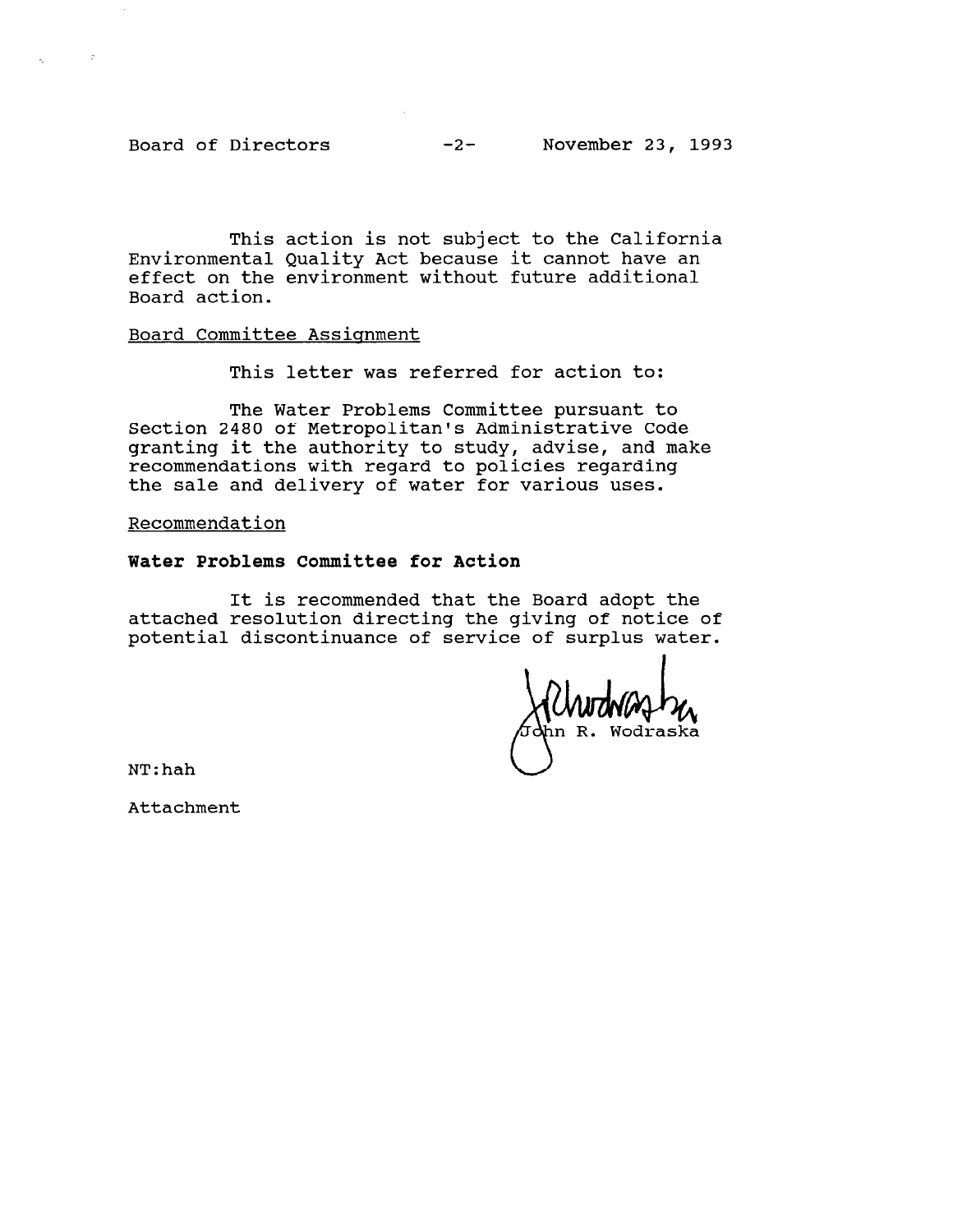#### RESOLUTION

 $\frac{1}{2} \left( \frac{1}{2} \right) \frac{1}{2} \left( \frac{1}{2} \right) \frac{1}{2}$ 

## RESOLUTION OF DECEMBER 14, 1993 OF THE BOARD OF DIRECTORS OF THE METROPOLITAN WATER DISTRICT OF SOUTHERN CALIFORNIA DIRECTING THE GIVING OF NOTICE OF POTENTIAL DISCONTINUANCE OF SERVICE OF SURPLUS WATER IN 1995

Whereas, progress toward the completion of the State Water Project has not been adequate enough to enable it to keep pace with increasing demands by contractors for service from the project, and this has reduced the State's ability to reliably meet The Metropolitan Water District of Southern California's ("Metropolitan") annual requirements for State project water in dry years; and

Whereas, it is possible that California will be limited in its use of Colorado River water in 1995 and future years, with Metropolitan being the California agency most affected by such limitation; and

Whereas, due to uncertainties caused by operating restrictions, such as enforcement of the Federal and State Endangered Species Acts and proposed EPA water quality standards under the Clean Water Act, the potential for future water supply shortages exists:

Whereas, if there is insufficient precipitation during the winter of any future year the State Water Project water supply would be inadequate to meet the demands of contractors to the project; and

Whereas, Metropolitan's purpose under the Metropolitan Water District Act is to serve water for domestic and municipal purposes; and

Whereas, under Section 132 of the Metropolitan Water District Act, Metropolitan may serve surplus water only if such water is in excess to the domestic and municipal needs or requirements within Metropolitan; and

Whereas, heretofore water for agriculture has been supplied on the condition that such supply can be discontinued upon the giving of the notice required by said aiscontinuea upo

Whereas, Section 132 of the Metropolitan Water whereas, Section 132 of the metropolitan water pistrict Act requires that metropolitan give the purch Of user Of surplus water one year's written notice that nec<br>---